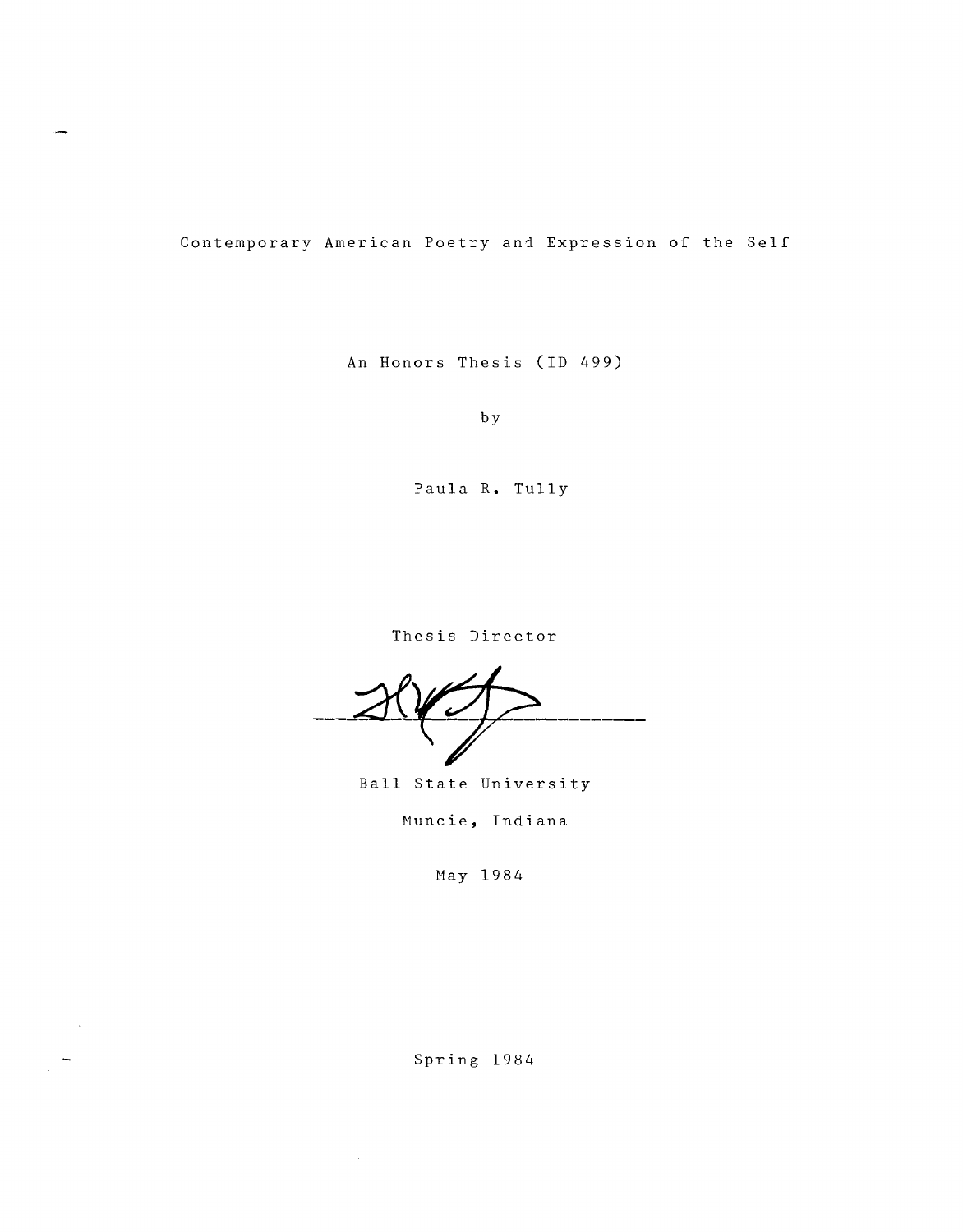Part I Contemporary Poetry and the Self

 $\blacksquare$ 

 $\overline{\phantom{0}}$ 

 $\frac{1}{\sqrt{2}}\left(\frac{1}{\sqrt{2}}\right)$ 

 $\frac{1}{2}$  .  $\sim 10^{-1}$ 

 $\frac{1}{\sqrt{2}}$  ,  $\frac{1}{\sqrt{2}}$ 

 $\mathcal{A}^{\text{max}}_{\text{max}}$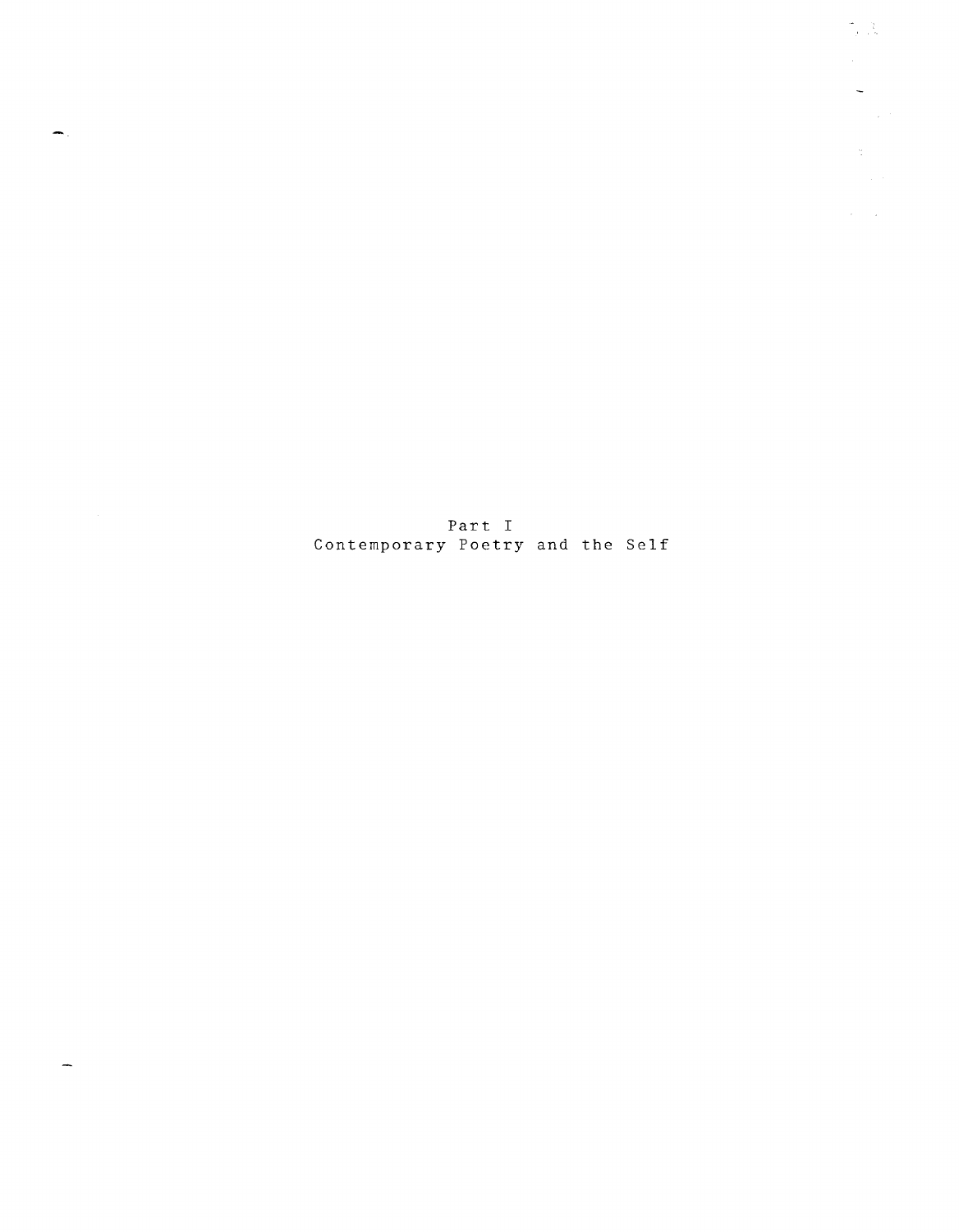Any art form, whether it be music, literature, or painting is a form of expression. For some reason the artist often feels a need, if not a driving force, to express the self through his craft. Expressing the self is perhaps the most personal man can ever be on earth because he is trying to become "aware of his existence as a distinct part of the world."<sup>1</sup> He is, through expression, holding up this existence, essentially standing naked, to the world for scrutiny. This is a phenomena as old as man. For example, in the 6th Century B.C., Sappho wrote, "I confess/I love that/Which caresses/Me."<sup>2</sup>

The expression of the self is often most evident in poetry- especially contemporary American poetry. In contemporary American poetry, the subject of the poem and the poet are often one and the same. These poems are not necessarily working towards "assuring a distance between the poet and subject, the poet and his poem," as was often done in the past.  $3$ 

What is it, then, that drives these poets to become so very personal? In his book, The Confessional Poets, Robert Phillips suggests that personal poetry is "a means of killing the beast within us."<sup>4</sup> In other words, it is form of therapy. A. Poulin Jr. offers a more substantial explanation:

Personal poetry occurs as a result of the exploration of and response to the most inner reaches of the poet's self below the rational and conscious levels. Poems grow out of images discovered in the depths of human darkness: they are spoken by the voice of that most profound silence in a man.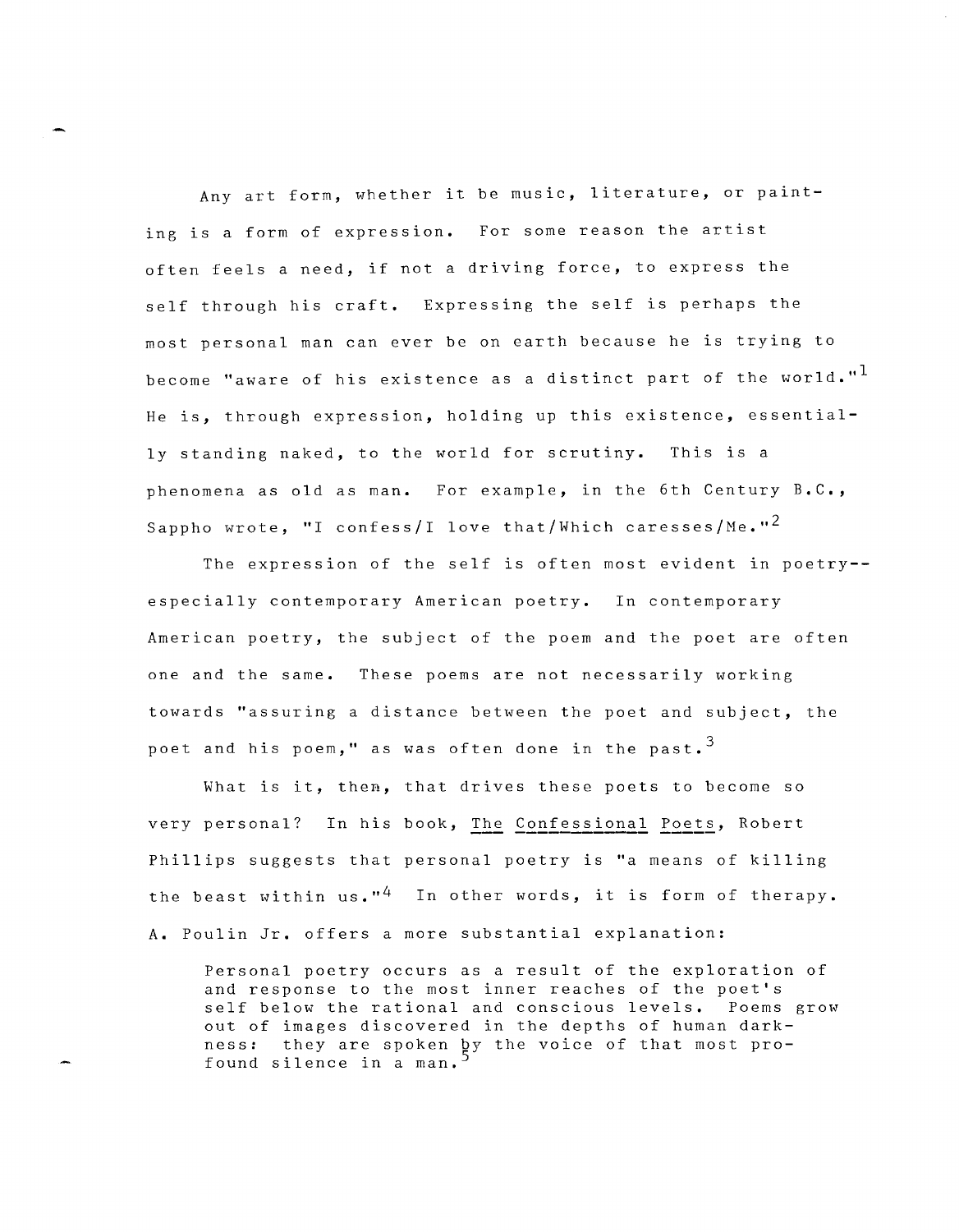By reading the works of many poets, but especially the contemporary American poets, I have been inspired to find the voice of my "profound silence" and express the mysterious self which makes me what I am. Perhaps the contemporary American poets inspire me most because I am an American living in a rapidly changing world, in a time of progress but also a time of fear, a time in which man can destroy himself at the push of a button which launches a missile. The contemporary poetry of the Americans reflects this fear and insecurity. If at times it screams and is self-indulgent, it is done with justification. But for myself, I do not wish to "howl" like Ginsberg, I wish to tread quietly, precisely, and if need be, painfully down the path of discovery and expression of my self. Three poets in particular have inspired me to pursue this journey in such a manner. Those poets are Sylvia Plath, Denise Levertov, and Robert Creeley.

What I admire in Sylvia Plath is not so much her subject matter as the way she presents it, "She prefers...to make you hear what she sees, the texture of her language affording a kind of analogue for the experience she presents."<sup>6</sup> Her experiences are for the most part dark, suicidal, and very stark. It is almost painful to read them. This is evident in her poem, "Daddy." To read this poem silently is quite different from reading it aloud. When read aloud, the pain and bitterness expressed in the subject matter are brought to life largely because it is so physically difficult to read. For example, the end of the fifth and beginning of the sixth stanza reads:

I never could talk to you. The tongue stuck in my jaw.

**-2-**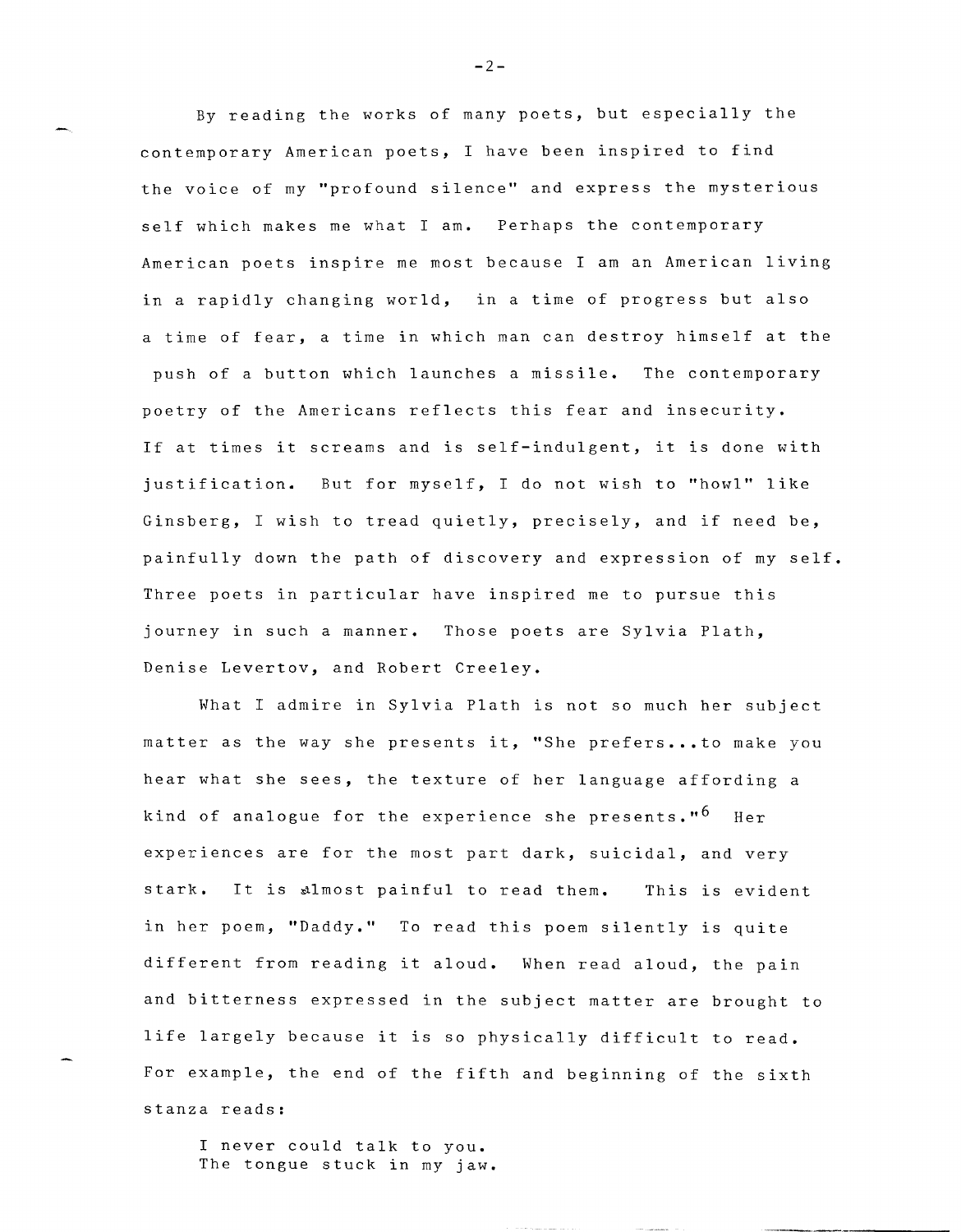It stuck in a barb wire snare. Ich, ich, ich, ich, I could hardly speak. <sup>7</sup> Sometimes though, Plath relieves this intensity of her work through the use of humor. A poem which exemplifies this, as well as her extrodinary use of alliteration and assonance is her poem, "Mushrooms:" Overnight, very Whitely, discreetly, Very quietly Our toes, our noses Take hold on the loam, Acquire the air. Nobody sees us, Stops us, betrays us; The small grains make room. Soft fists insist on Heaving the needles, The leafy bedding, Even the paving. Our hammers, our rams, Earless and eyeless, Perfectly voiceless, Widen the crannies, Shoulder through holes. We Diet on water, On crumbs of shadow, Bland-mannered, asking Little or nothing. So many of us! So many of us! We are shelves, we are Tables, we are meek, We are edible, Nudgers and shovers In spite of ourselves. Our kind multiplies: We shall by morning Inherit the earth. Our foot's in the door.<sup>8</sup>

This poem appeals to me not only because of it's precise and

 $-3-$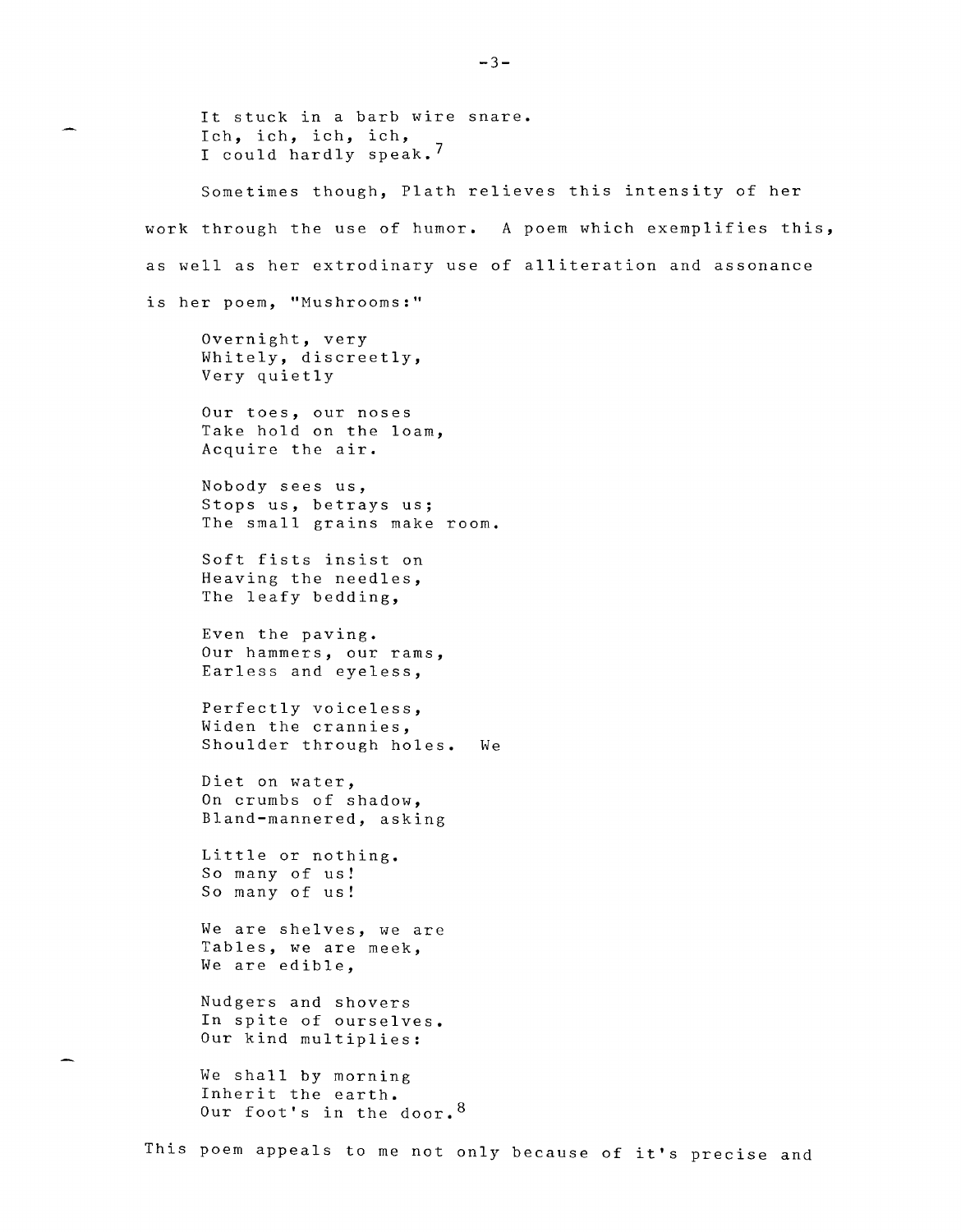simple language, but because of the feeling of quiet persistance that pervades the entire poem. I do not perceive it as simply a statement about the meek inheriting the earth. I see it in an almost frightening light. The mushrooms seem to represent rapidly mUltiplying feelings of fear and insecurity which cannot be controlled and may overtake the world or **in**dividual at any time.

In a less severe light, there is another poet who has had a significant impact on my writing. That poet is Denise Levertov. Levertov's poetry is "frequently a tour through the familiar and the mundane until their unfamiliarity and otherworldliness suddenly strikes," and she "convinces us of her genuine rapport with the reality she presents at its core."<sup>9</sup> Her expression of the self and of the world around her is so clean, and so pure that it is almost religious. The first poem I ever read by Levertov had such a "religious" feeling about it and has definitely been influential in determining that certain quality I wish my poetry to possess. The poem is "The Breathing:"

An absolute patience. Trees stand up to their knees in fog. The fog slowly flows uphill. White cobwebs, the grass leaning where deer have looked for apples. The woods from brook to where the top of the hill looks over the fog, send up not one bird. So absolute, it is no other than bo absorate, it is no other th<br>happiness itself, a breathing too quiet to hear.  $\bar{1}0$ 

**-4-**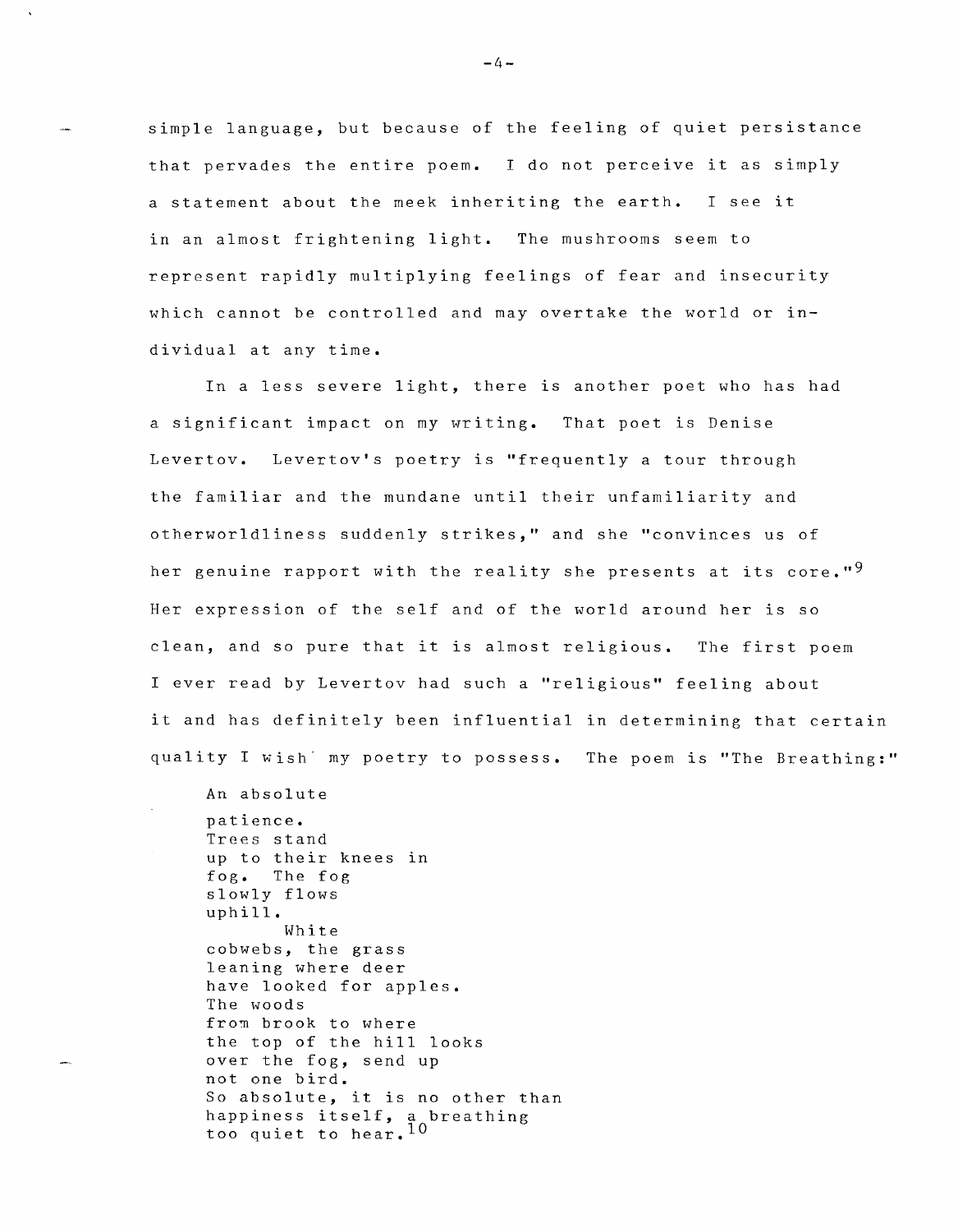"The Breathing" depicts a place and a moment in time so "absolute" and so pure that it is probably something experienced only once or twice in a lifetime and Levertov captures this beautifully.

Another poem by Levertov which has affected my thoughts about writing is "Something to Wear." It is a poem about thinking and about discovering the self or some truth about the world and our part in **it.** The major metaphor of the poem is the process of knitting. The winding and unwinding of yarn is like the thought process itself. As Levertov states in the first stanza, if we only had the ability, like a cat, to sit all day and think our thoughts through, then perhaps we might make some sense out of the madness of the world:

To sit and sit like the cat and think my thoughts through- that might be a deep pleasure:

to learn what news persistence might discover, and like a woman knitting

make something from the skein unwinding, unwinding, something I could wear

or something you could wear when at length I rose to meet you outside the quiet sitting room

(the room of thinking and knitting the room of cats and women) among the clamor of

cars and people, the stars drumming and poems leaping from shattered windows. 11

Another poet, Robert Creeley, has given me direction in my own thoughts about writing. Creeley seems to be totally immersed in writing exclusively abouthis own experiences, no matter how insignificant they might seem. What intrigues

**-5-**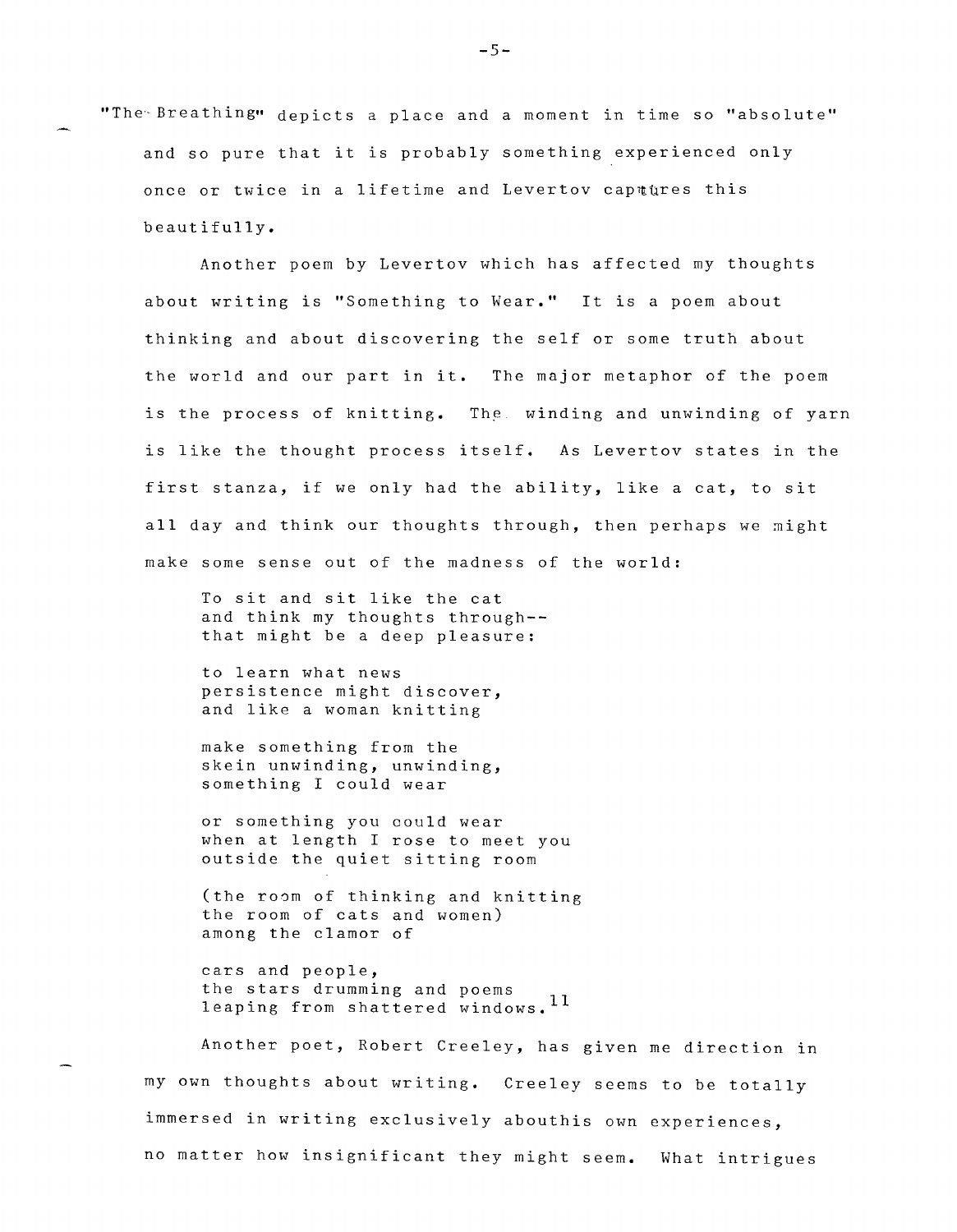me about this is Creeley's preciseness in relating these experiences. He explains the reasoning behind this in his preface to For Love, "There is no more to live than. what there is, to live. I want the poem as close to this fact as I can bring it." $12$  While I do not necessarily agree with this reasoning, it is a true expression of the self, a baring of what is important in a certain and individual soul.

Perhaps Creeley's greatest influence on my writing is the structure of his poems. His structure is one of irregularly broken lines--a form which adds a tremendous amount of emotion to a poem. As Greeley himself said, "the poems come from a context that was difficult to live in, and so I wanted the line used to register that kind of problem...now the truncated line, or the short, seemingly broken line... comes from the somewhat broken emotions involved." $^{13}$   $\,$  An example of this is his poem, "The Rain:"

All night the sound had come back again, and again falls this quiet, persistent rain.

What am I to myself that must be remembered, insisted upon so often? Is it that never the ease, even the hardness, of rain falling will have for me something other than this, something not so insistent- am I to be locked in this final uneasiness.

Love, if you love me, lie next to me. Be for me, like rain, the getting out of the tiredness, the fatuousness, the semilust of intentional indifference. Be wet with a decent happiness.  $14$ 

**-6-**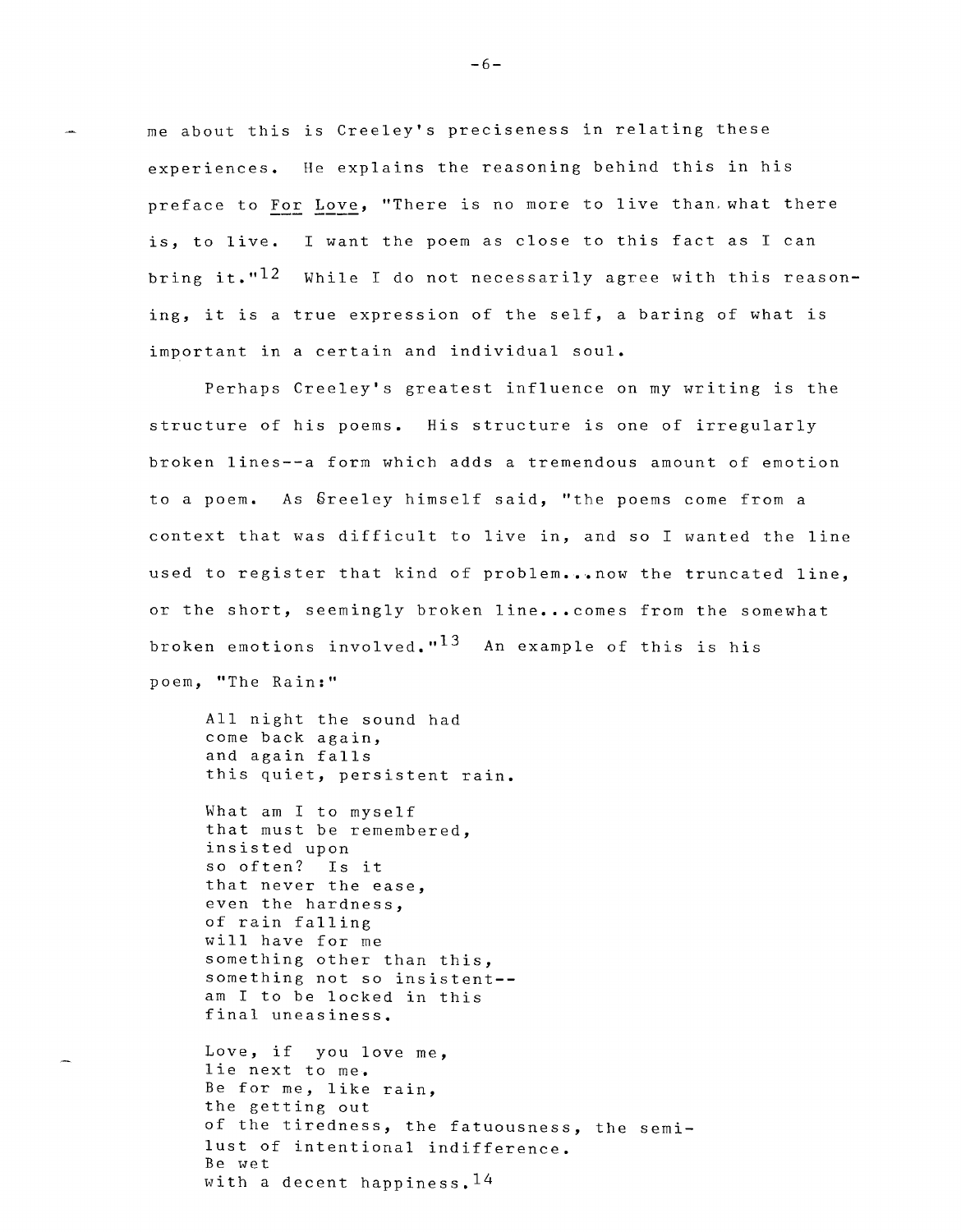Another poem of Creeley's which is indicative of the influence he has had on my writing is "The Pattern." This poem also makes extensive use of the irregularly broken line to emphasize emotion, but it also is a poem about thinking and the self:

As soon as I speak, I speaks. It wants to be free but impassive lies in the direction if its words. Let x equal x, x also equals **x. <sup>I</sup>** speak to hear myself speak? I had not thought that something had such undone. It was an idea of mine. IS

"The Pattern" is important to me because it expresses something that I have often felt. There are really two **"I's"**  in a person, one that does speak and one that speaks but is not heard. Poetry is one way of freeing the impassive **"I"**  of which Robert Creeley speaks. It is also a means of exorcising pain and anger as in Sylvia Plath's poetry, and it is a way of expressing reality in etheral light as does Denise Levertov.

All of these poets, in addition to many more, have given me the inspiration and the direction to pursue my own creative

**-7-**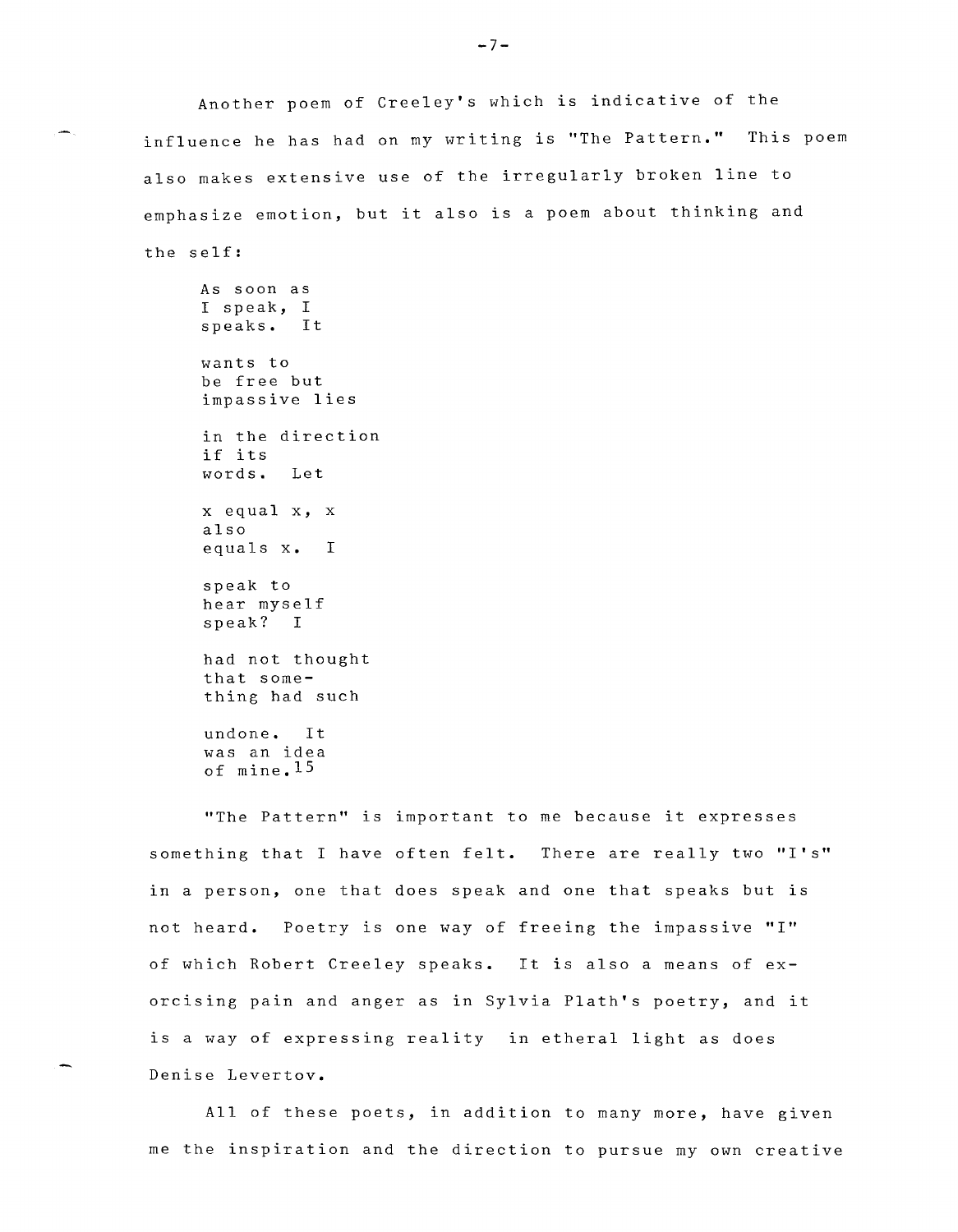outlet--my poetry. It is an attempt to express the part of myself which I cannot do in everday living and interaction with the world around me. Good or bad, my poems come from my soul; they are me.

 $\mathcal{L}(\mathcal{A})$  and  $\mathcal{L}(\mathcal{A})$  and  $\mathcal{L}(\mathcal{A})$ 

 $\sim$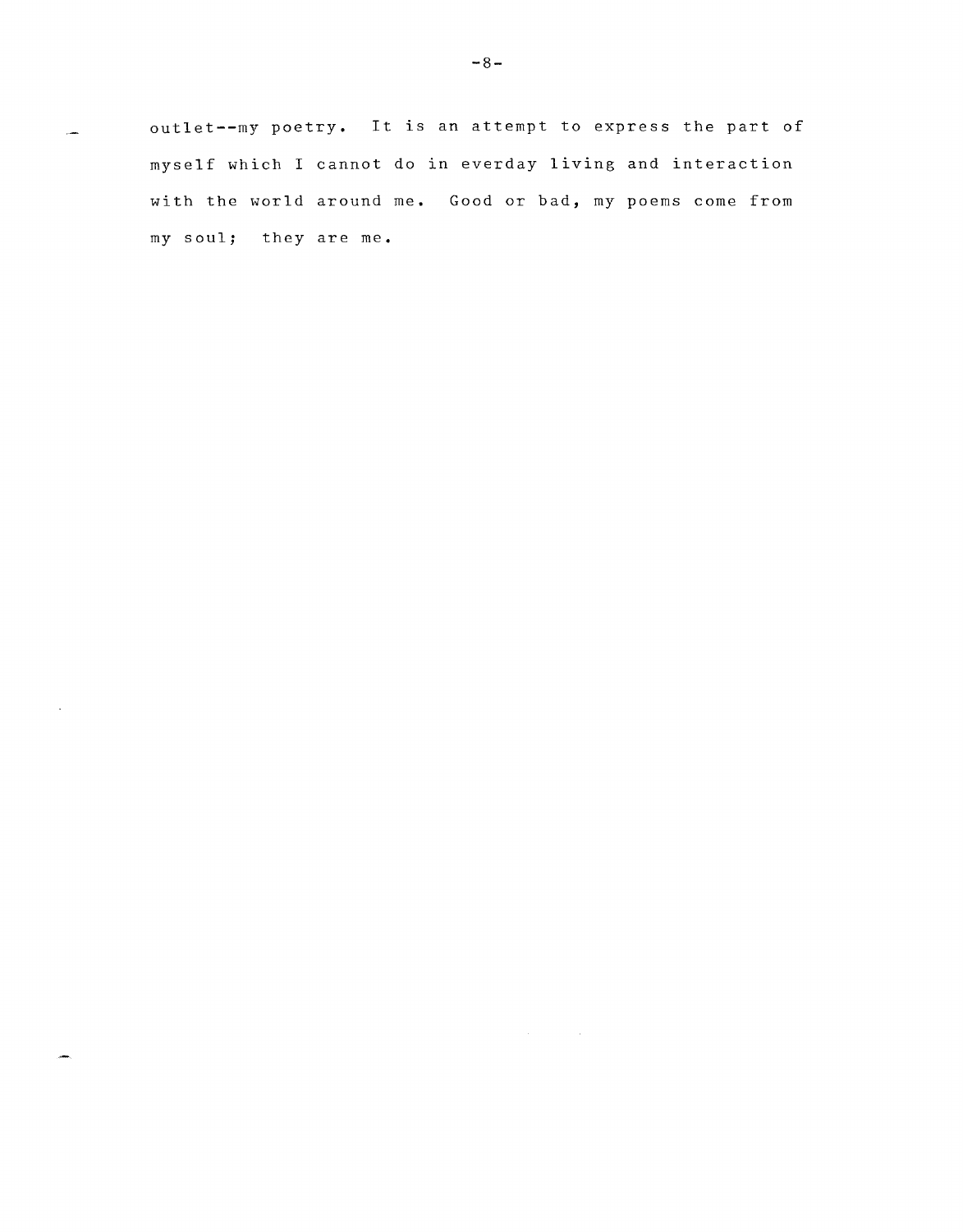Part II

الانتصر

 $\overline{\phantom{a}}$ 

My Self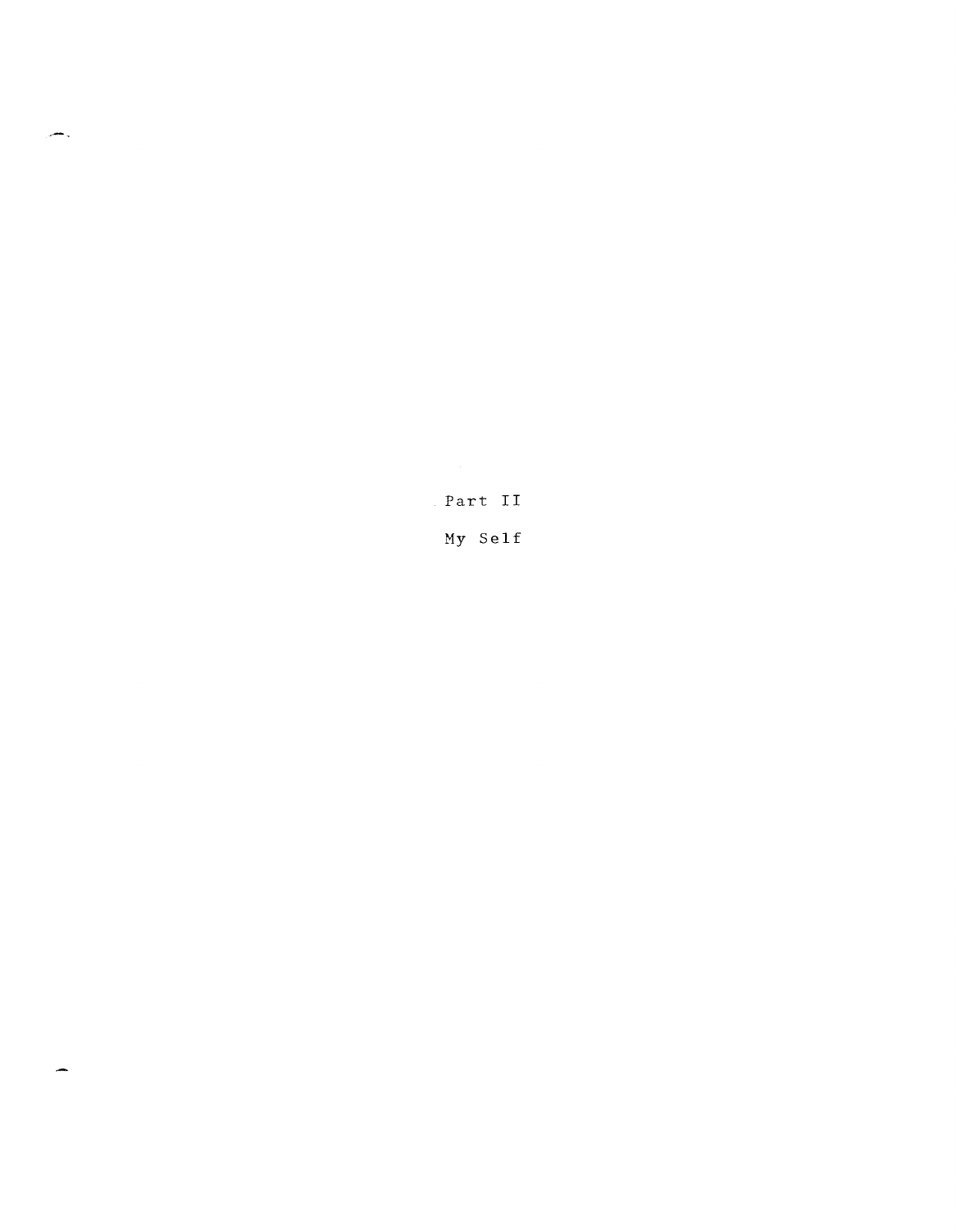Indifferent Ducks

يتسرن

tan.

Around the round pond In Kensington Gardens Wood and canvas chairs Hold old men Moored fast to life By habit Awaiting the return Of model ships They set upon the water which Forever ripples In concentric circles Supporting indifferent ducks.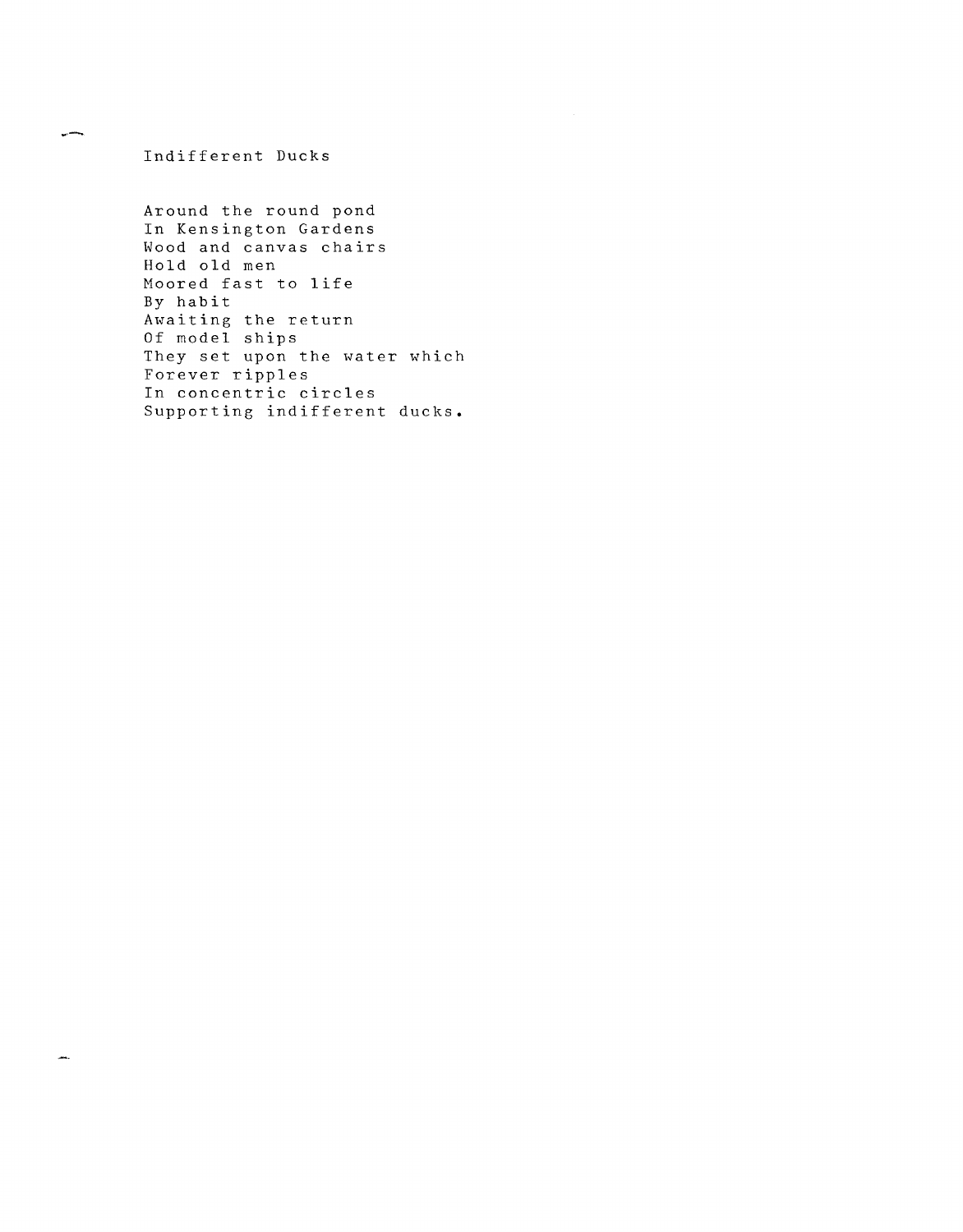The Sitting My eyes, Smooth, hard, cold Empty lumps - Straight from some face Of an ancient ruin, Reflect nothing. You, master sculptor, Dulled them. I may as well been of stone the way I sat Afraid to move Amidst all the chipping and scraping Your chisel-happy hand did To create To create To create An image of me that was not But I believed... I am of stone Roughly hewn Unfinished. But your absence brings One Gasping Breath of relief. I crack. I wait. Your artistry, Master sculptor, Will disentigrate.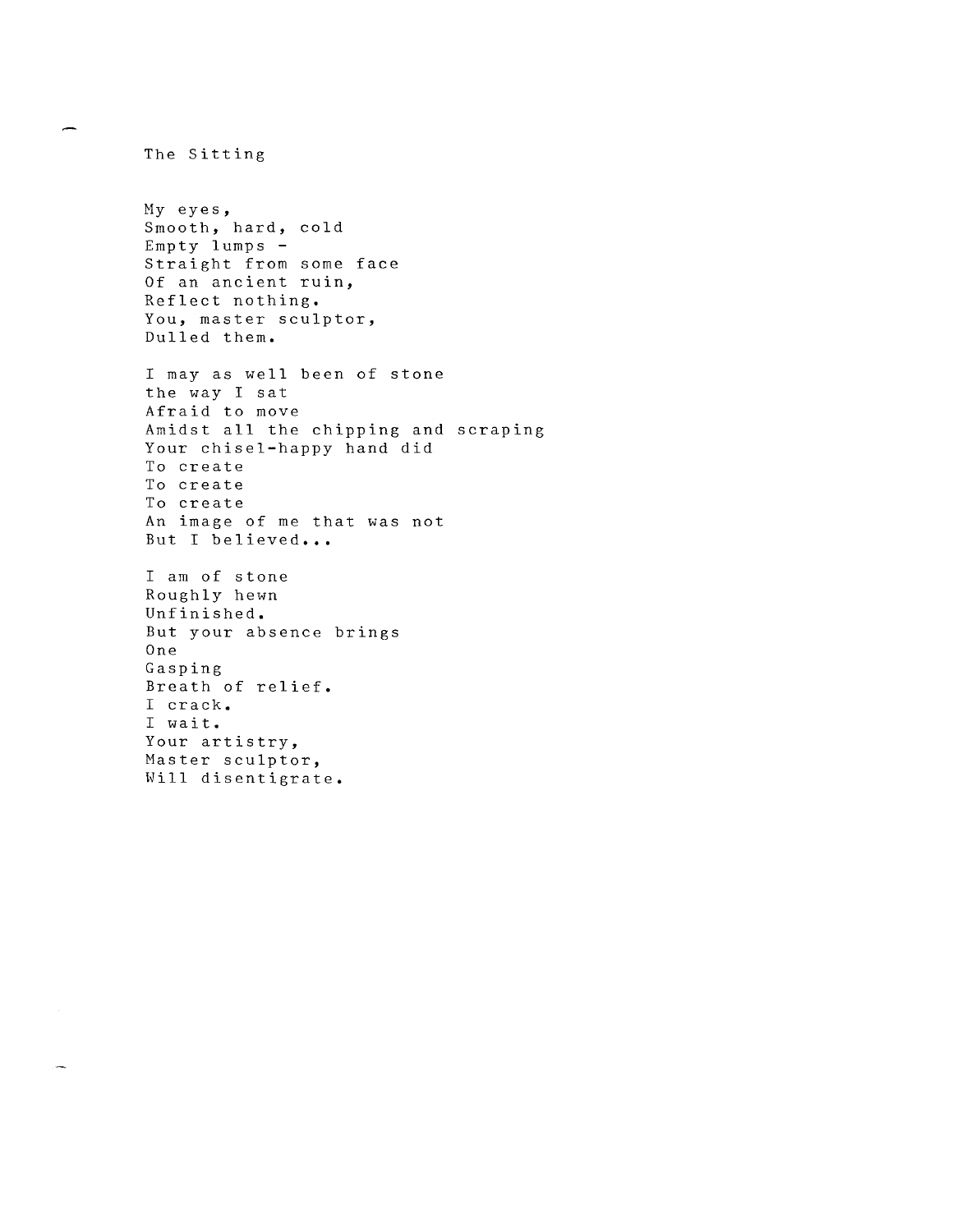I go to this, This gallery. It is cool and quiet, Hushed. The walls Breathe Silent sighing breaths. I have seen The paintings Move, Climb from their hooks, Follow me Furtively. They are haunting Sometimes cruel, They soul whisper Revealing me. But this Gallery Is my secret No one I know Knows. It is hard to find And often Locked.

A Private Collection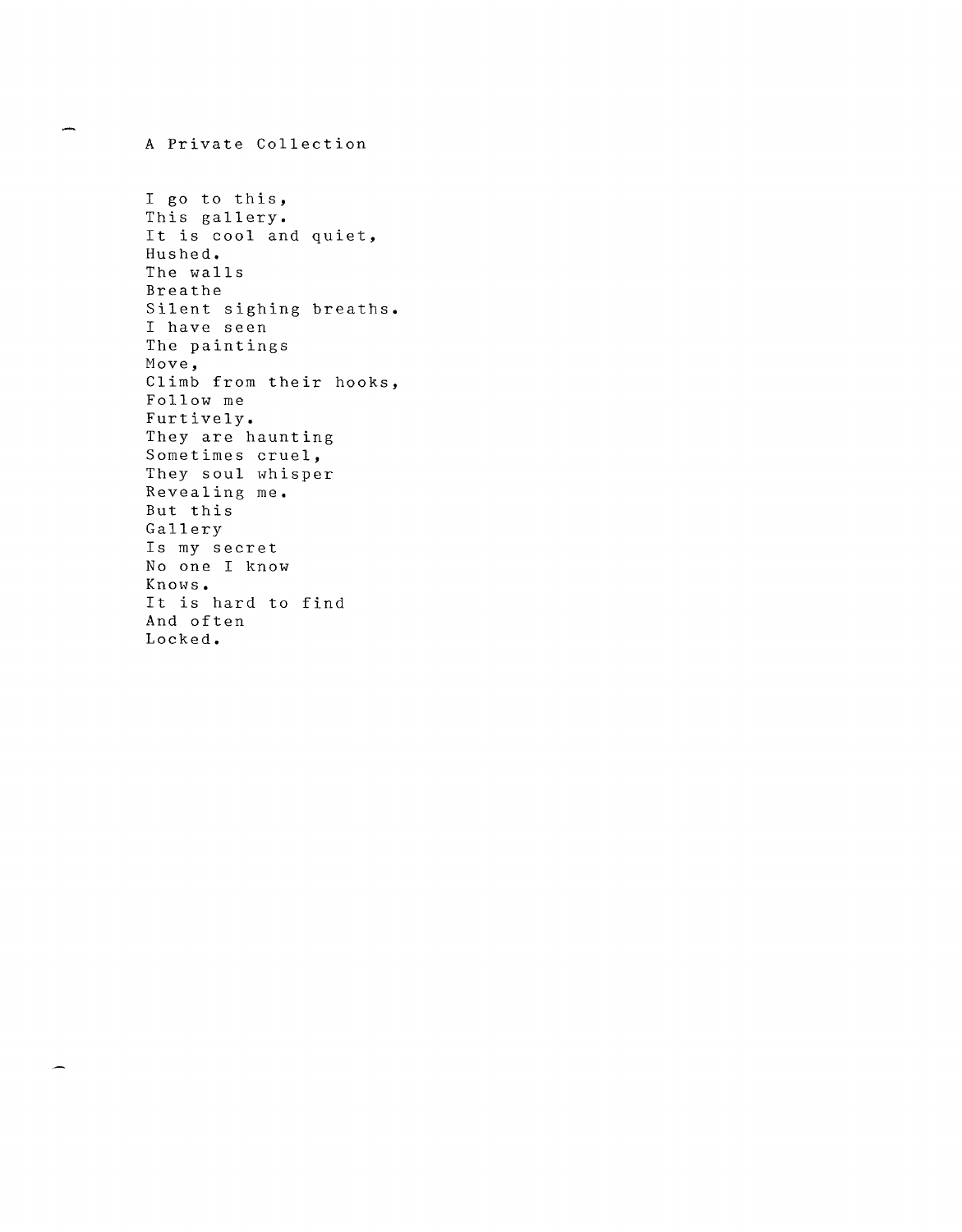A Once Brilliant Idea

yms.

In a sudden Halt Of wind The cotton string Sagged For a moment Just A moment But the kite Spiraled Downward Dragging it's tail Dropping Out of the sky Into the trees Having Their arms, Awaiting The arrival of The kite. It died A savage Death.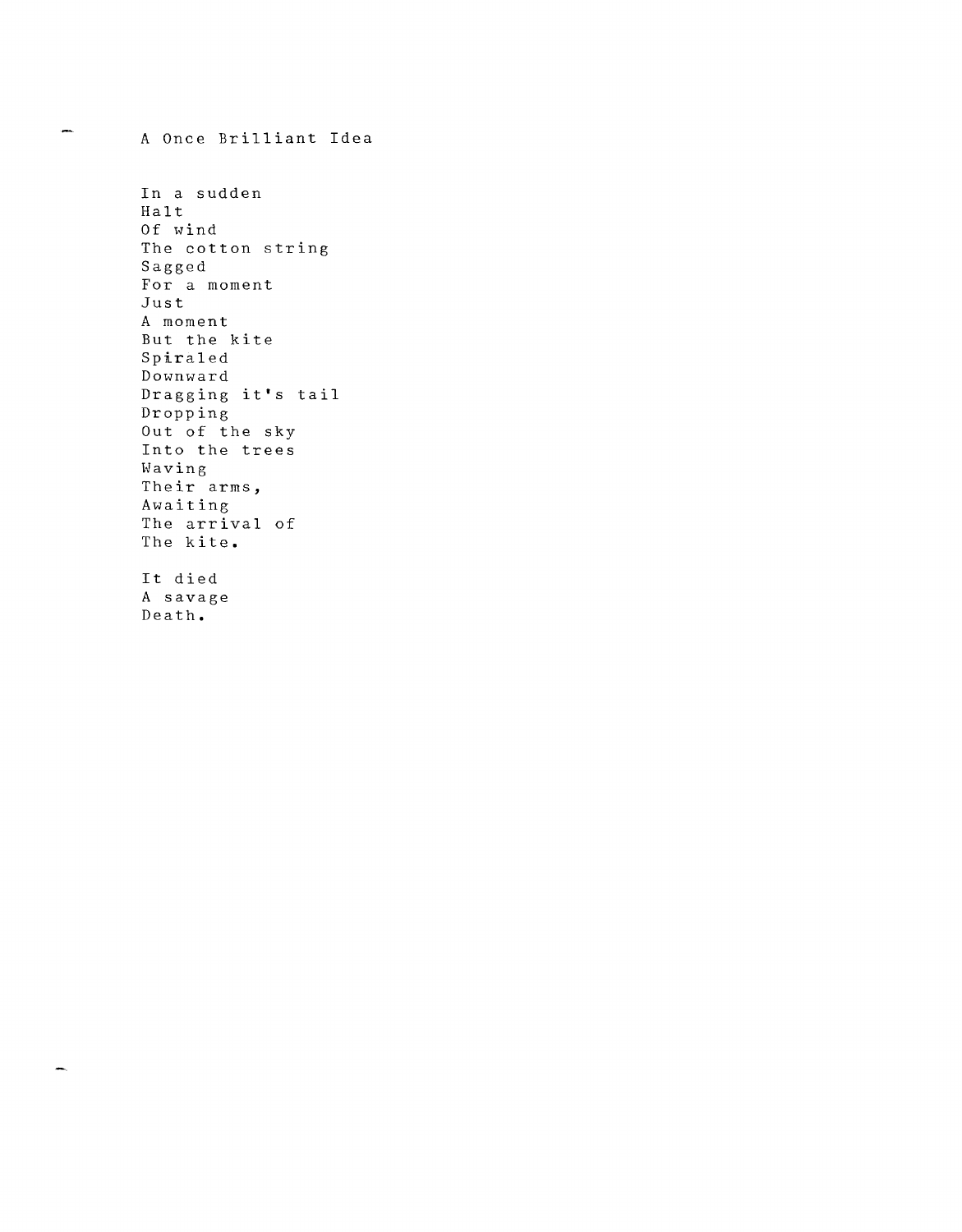First Communion

White veiled, stockinged Gloved and laced, The bride, A child of eight! Knelt before the Green robed, gold embroidered Man forever Chanting the gobbledygook "In Nomine Patris, et Filii, et Spiritus Sancti..." He, resting one hand on her head

Pressed, with the other, A flat tasteless disc onto her tongue.

It stuck fast to her mouth's roof Like glue.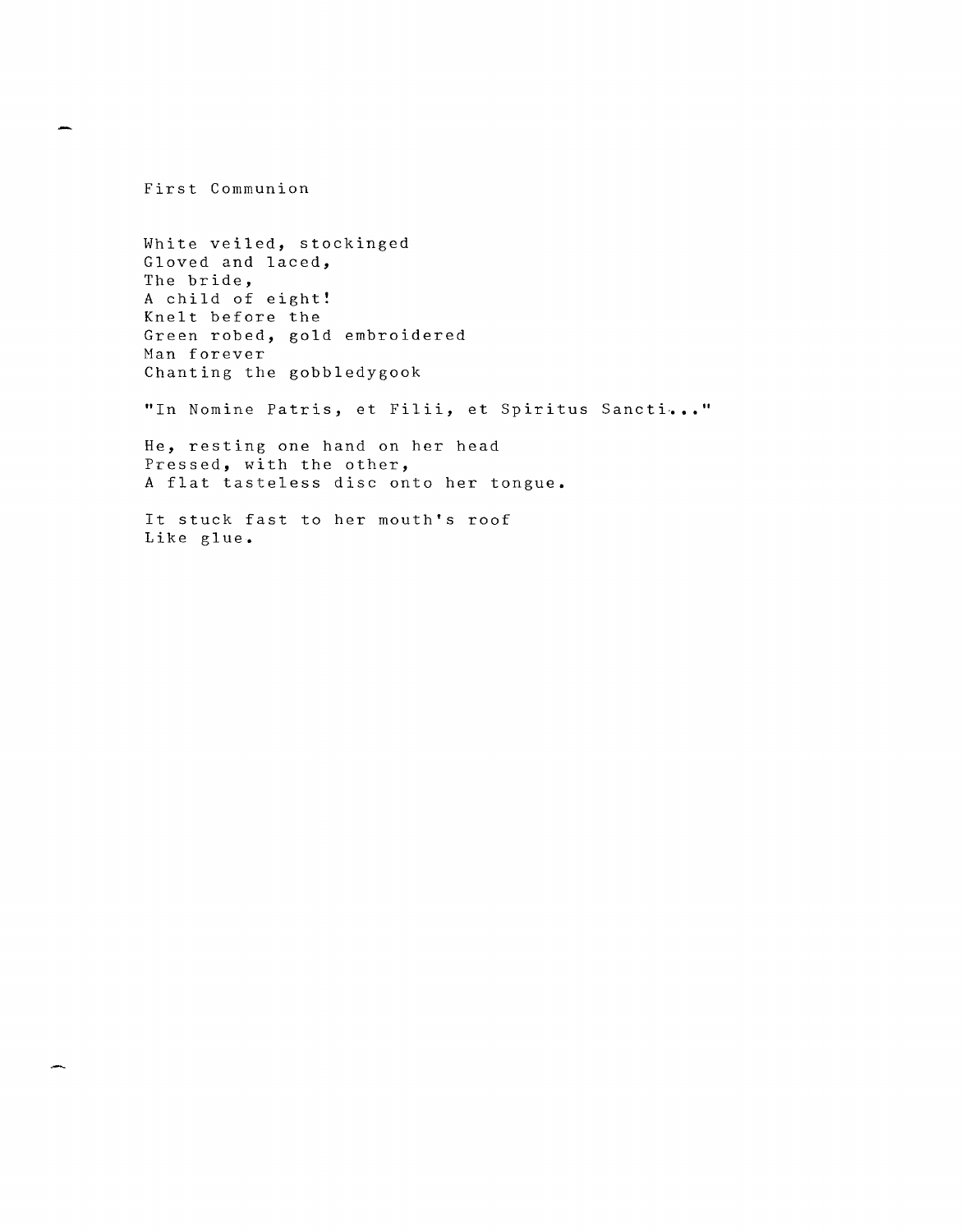<sup>1</sup>Robert Phillips. The Confessional Poets. (Carbondale and Edwardsville: Southern IIIinois University Press), 1972, p. 2.

 $2$ Ibid. P. 3

3A. Poulin Jr. Contemporary American Poetry. Houghton Mifflin Company), 1971, p. 388. (Boston:

 $^{4}$ Phillips. p. 2.

 $5_{\text{Poulin. p. }389}$ 

 $^6$ Richard Howard. Alone with America, Essays on the Art of Poetry in the United States-Since 1950. They York: Atheneum), 1980. p. 483.

7Poulin. pp. 287-290.

8Sylvia Plath. The Colossus & Other Poems. (New York: Random House, Vintage Books),  $1968$ , pp. 37-38.

9Ralph J. Mills Jr. Contemporary American Poetry. (New York: Random House), 1966, p.177

 $^{10}$ Carol Marshall. Twentieth Century Poetry. (Boston: Houghton Mifflin Company),  $1971, p\overline{p} \cdot 68-69$ .

 $11_{\text{Mills. p. }186.}$  $12$ Howard. p. 93.

 $^{13}$ Ibid. p. 89.

 $^{14}$ Robert Creeley. Selected <sup>14</sup>Robert Creeley. <u>Selected Poems</u>. (New York: Charles<br>Scribner's Sons), 1976, p.30.

 $15$ Ibid. p. 45.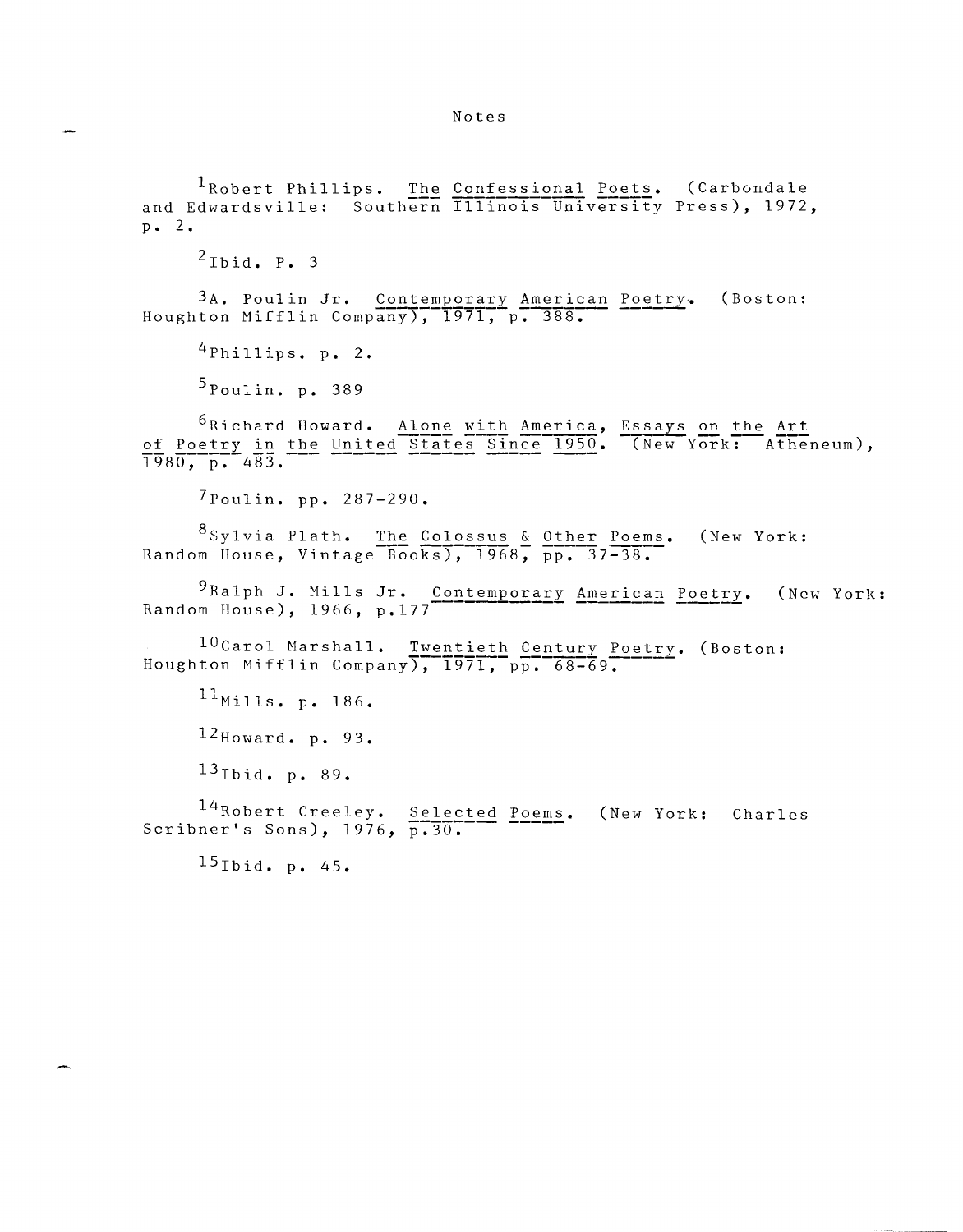## Bibliography

- Aldan, Daisy. A New Folder Americans: Poems and Drawings. New York: Folder Editions.
- Berg, Stephen. Naked Poetry. Indianapolis: Bobbs-Merrill, 1969.
- Creeley, Robert. Contexts of Poetry: Interviews 1961-1971.<br>Bolinas: Four Seasons Foundation, 1973.
- Creeley, Robert. For Love. New York: Scribner, 1962.
- Creeley, Robert. Selected Poems. New York: Charles Scribner's Sons, 1976.
- Daniels, Kate, and Richard Jones. Of Solitude and silence,<br>Writings on Robert Bly. Boston: Beacon Press, 1981.
- Hall, Donald. Contemporary American Poetry. Baltimore: Penguin Books, 1963.
- Howard, Richard. Alone with America, Essays on the Art of<br>Poetry in the United States Since 1950. New York:  $\frac{\text{Poetry}}{\text{Atheneum}}$ , 1980.
- Levertov, Denise. Footprints. New York: New Directions, 1972.
- Levertov, Denise. Summer Poems, 1969. Berkeley" Oyez, 1970.
- Levertov, Denise. With eyes at the back of our heads.<br>Norfolk, Conn.: J. Laughlin, 1959.
- Marshall, Carol. Twentieth Century Poetry. Boston: Houghton Mifflin Company, 1971.
- Mills, Ralph J. Jr. Contemporary American Poetry. New York: Random House, 1966.
- Phillips, Robert. The Confessional Poets. Carbondale and Edwardsville: Southern Illinois University Press, 1973.
- Plath, Sylvia. Ariel. New York: Harper & Row, 1965.
- Plath, Sylvia. Letters Home: correspondence, 1950-1963. New York: Harper & Row, 1975.
- Plath, Sylvia. The Bell Jar. New York: Harper & Row, Bantam Books,  $1972$ .
- Plath<sub>o</sub>, Sylvia. The Colossus & Other Poems. New York:<br>Random House, Vintage Books, 1968.
- Plath, Sylvia. Winter Trees. New York: Harper & Row, 1972.